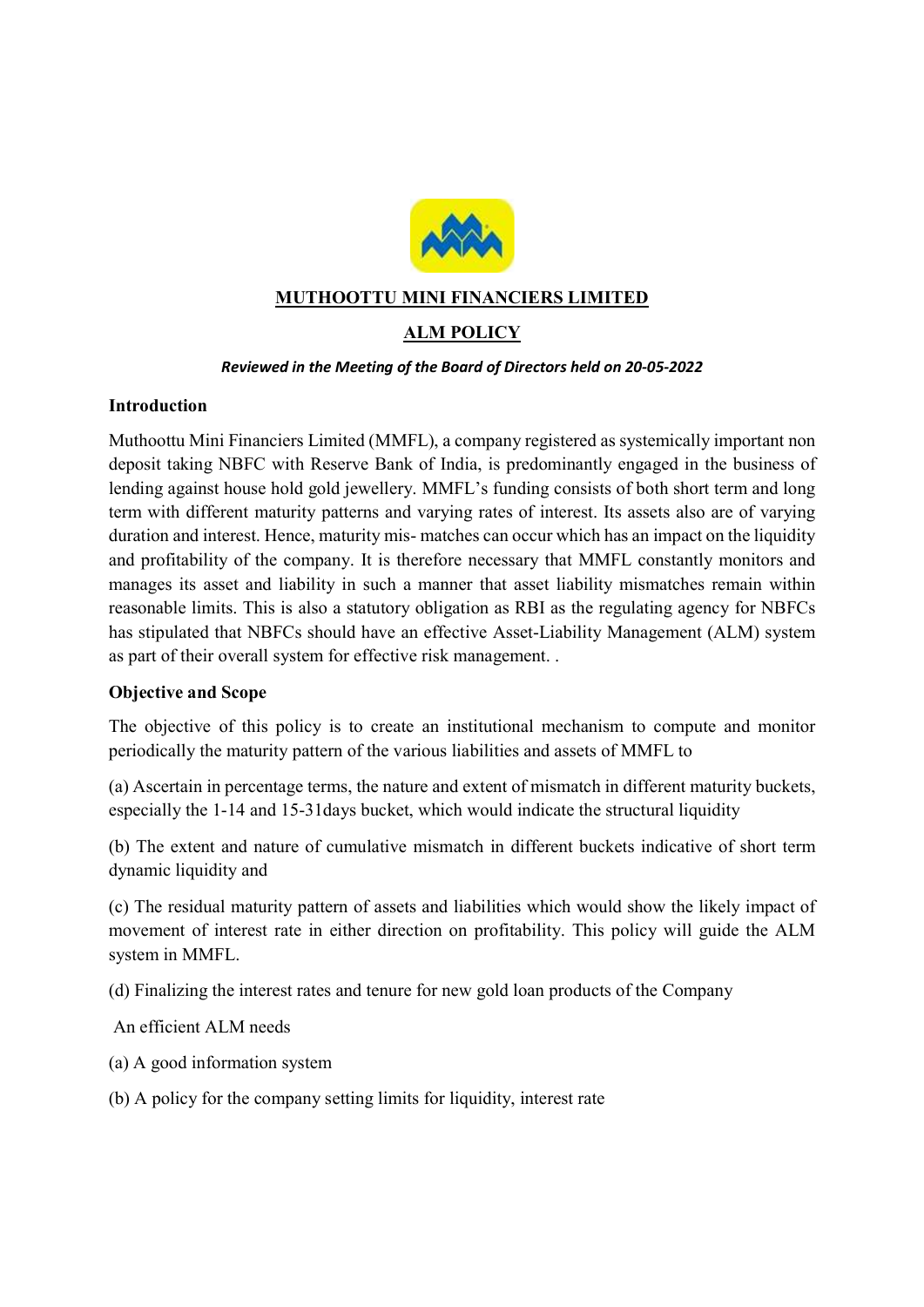(c) A Committee of senior functionaries for ensuring adherence to the limits approved by the Board of Directors and

(d) A well-defined process. MMFL, branches are networked under a core system and accurate, adequate and real time information is available on a centralized basis.

# Asset- Liability Management Committee (ALCO):

Asset- Liability Management will be overseen by a Committee consisting of the following officials.

Chairman and wholetime Director – Mrs. Nizzy Mathew- Member and Chairperson of Committee

Managing Director- Mr Mathew Muthoottu- Member

Chief operations Officer- Mr. P E Mathai- Member representing overall Company Operations.

Risk Officer –Mr. Krishnan Y-Member representing Risk Management

Chief Financial Officer – Ann Mary George -Member representing Finance and Accounts

Company Secretary shall act as the secretary of the Committee

Quorum: The Chairman, one of the Executive Directors and one other member will constitute the quorum.

#### Process:

 Reserve Bank of India has stipulated templates for reporting Structural liquidity (ALM-1). Dynamic Liquidity (ALM-2) and Interest Rate Sensitivity (ALM-3). RBI has issued guidelines for Asset Liability Management (ALM) system in NBFCs .They have also provided indicative formats as per Appendix I and Appendix II for compiling the figures. ALCO will use the indicative formats for compiling the figures and the Reports on ALM 1, ALM 2 and ALM3 for reviewing the liquidity and interest rate risk.

## Periodicity of Meeting:

The Secretary will arrange for convening the meetings of ALCO once a month for reviewing the structural liquidity and once in a quarter for reviewing the forecasted liquidity position and or as and when needed depending upon the necessity.

Discussion paper covering the following areas will be deliberated by ALCO namely

- · Liquidity risk management
- · Management of market risk
- · Funding and capital planning
- · Profit planning and growth projection
- · Forecasting and preparation of contingency plans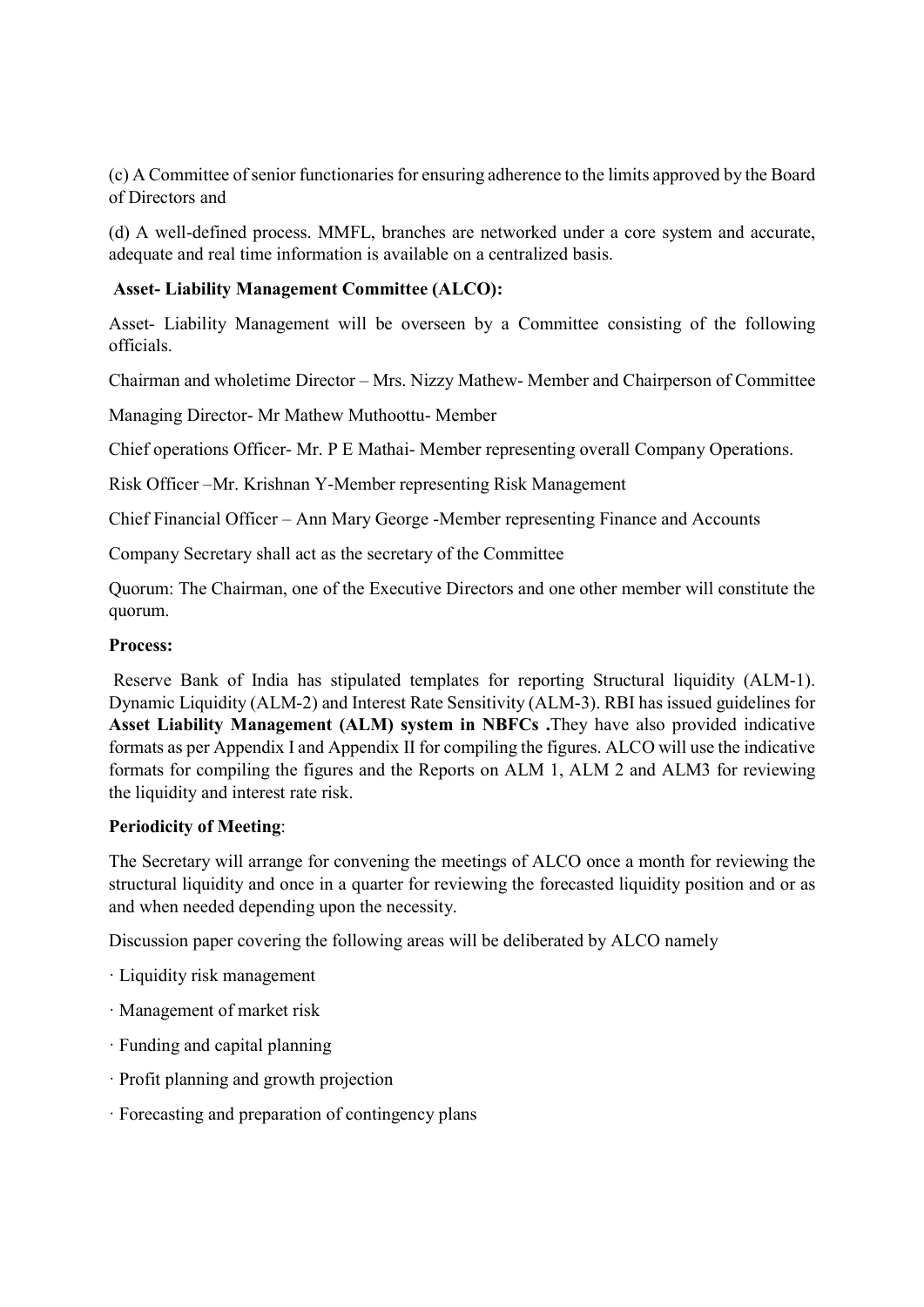Minutes of the meeting will be prepared and preserved and the same shall be put up to the Board for their perusal.

# Liquidity Risk Management:

ALCO will deliberate on the ability of MMFL to meet its maturing liabilities as and when they become due and ensure against any adverse situation from developing. ALCO will review on an ongoing basis how the situation is likely to develop under different assumptions. For measuring and managing net funding requirements, ALCO will use as a standard tool the maturity ladder and calculation of cumulative surplus at selected maturity dates.

 For this purpose, the templates ALM-1 and Appendix I will be made use of. ALCO will use the same time buckets suggested by RBI (shown below) for measuring the net funding needs.

- i) 1 day to 7 days
- ii) 8 days to 14 days
- iii) 15 days to 30/31 days (one month)
- iv) Over 1 month to 2 months
- v) Over 2 months to 3 months
- vi) Over 3 months to 6 months
- vii) Over 6 months to 1 year
- viii) Over 1 year to 3 years
- ix) Over 3 to 5 years
- x) Over 5 years

Reserve Bank of India has stipulated that the focus on cash flow mismatches would be in the 1- 30/31 buckets. The net cumulative negative mismatches in the Statement of Structural Liquidity in the maturity buckets  $1 - 7$  days,  $8 - 14$  days and  $15 - 30/31$  days shall not exceed 10%, 10% and 20% of the cumulative cash out flows in the respective time buckets. Higher ceiling, for any special reason, need specific approval of the Board. ALCO will also deliberate on the estimated short term dynamic liquidity profile based on the business projections and other commitments and plans of the Company. The cumulative negative gap will be restricted to not more than 15% of the cash outflows.

## Sources of Funding:

The Company has different sources of funding as under: